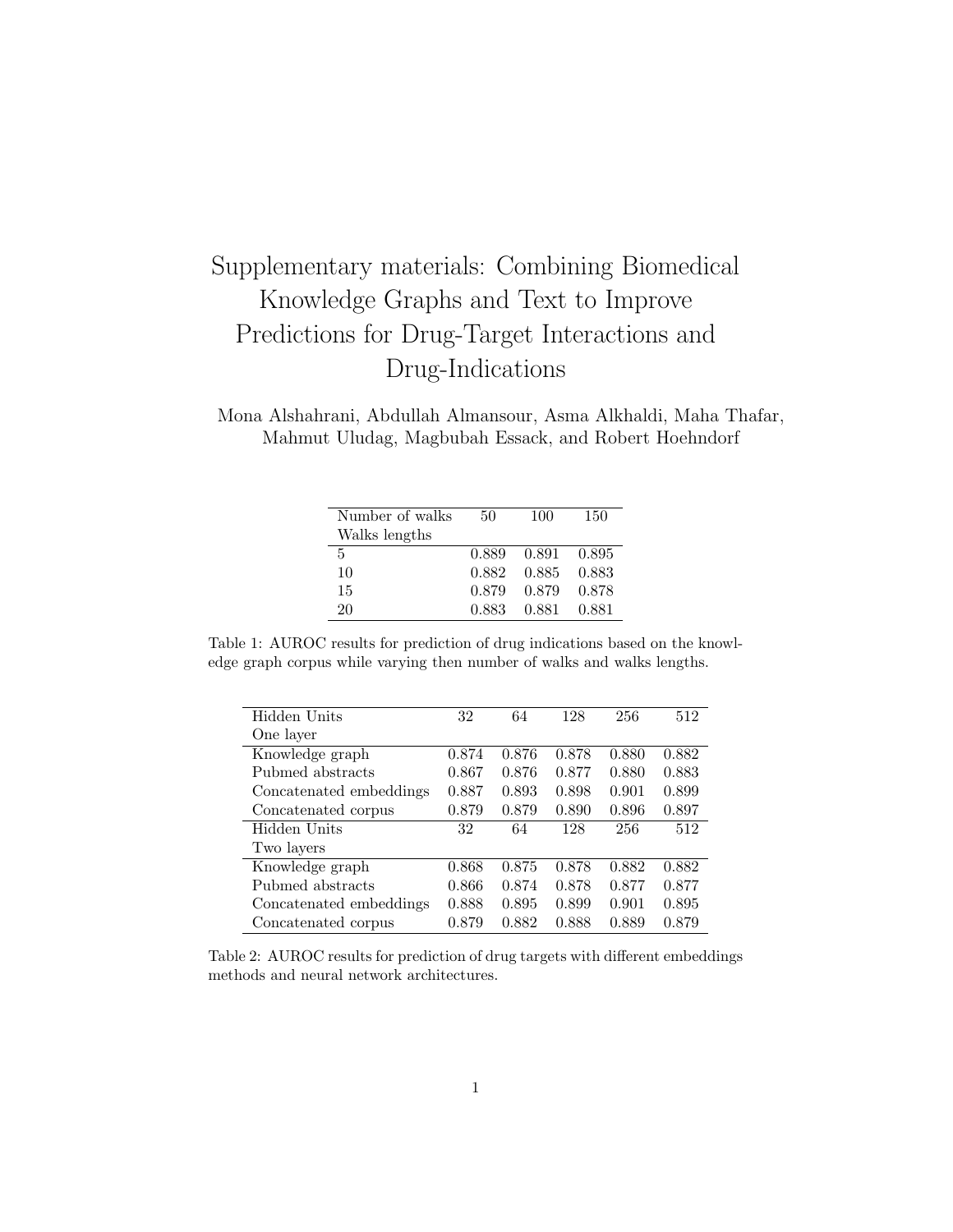| Hidden Units            | 32    | 64    | 128   | 256   | 512   |
|-------------------------|-------|-------|-------|-------|-------|
| One layer               |       |       |       |       |       |
| Knowledge graph         | 0.869 | 0.875 | 0.881 | 0.883 | 0.888 |
| Pubmed abstracts        | 0.909 | 0.919 | 0.928 | 0.927 | 0.929 |
| Concatenated embeddings | 0.903 | 0.909 | 0.913 | 0.916 | 0.914 |
| Concatenated corpus     | 0.914 | 0.921 | 0.924 | 0.929 | 0.932 |
| Hidden Units            | 32    | 64    | 128   | 256   | 512   |
| Two layers              |       |       |       |       |       |
| Knowledge graph         | 0.862 | 0.862 | 0.874 | 0.876 | 0.885 |
| Pubmed abstracts        | 0.899 | 0.904 | 0.921 | 0.924 | 0.920 |
| Concatenated embeddings | 0.898 | 0.905 | 0.912 | 0.910 | 0.918 |
| Concatenated corpus     | 0.897 | 0.909 | 0.920 | 0.920 | 0.918 |

Table 3: AUROC results for prediction of drug indications with different embeddings methods and neural network architectures.



Figure 1: Overlap between entities recognized in text and contained in our knowledge graph.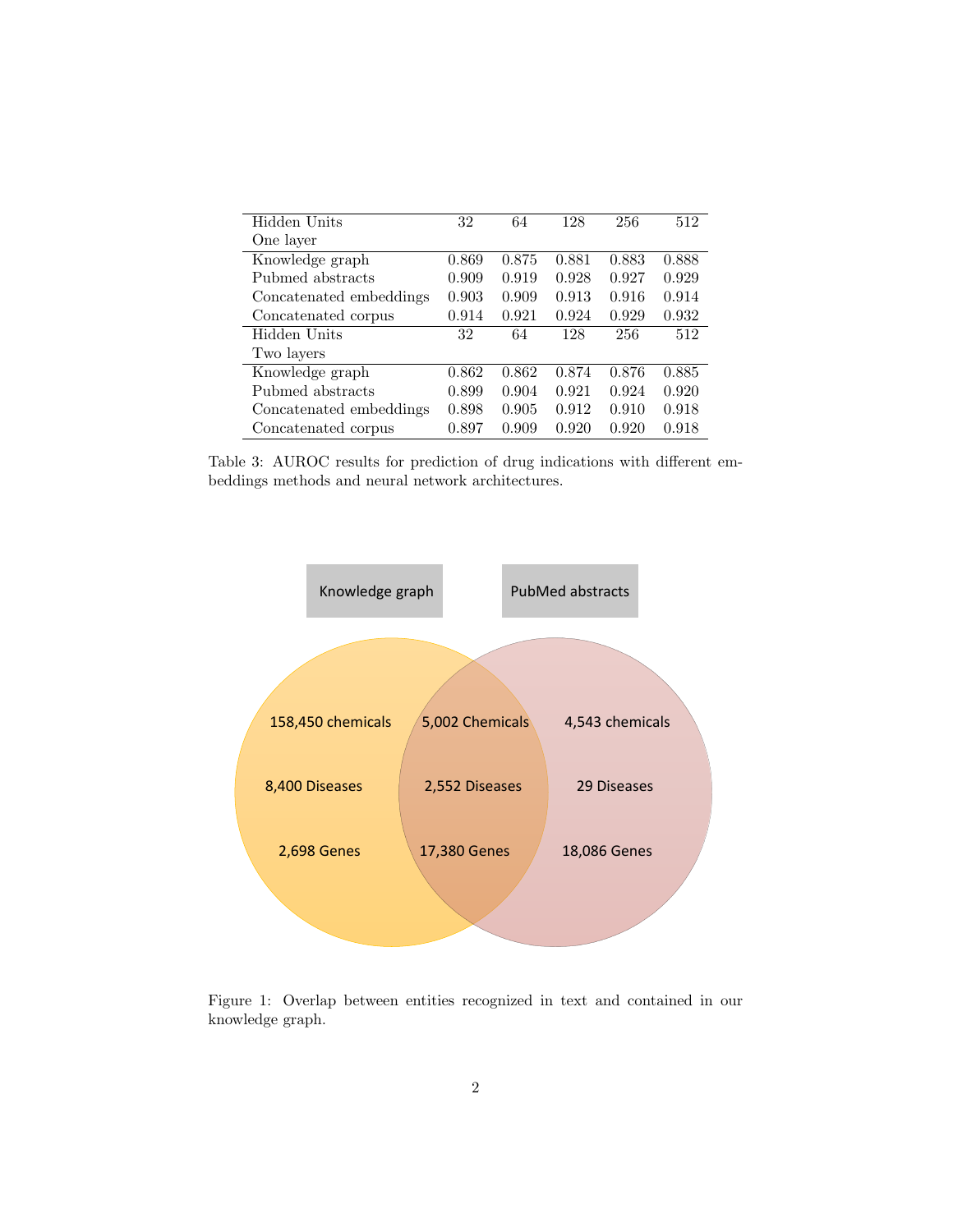| Source                                     | $\#$ of drugs | $#$ of genes | $\#$ of DTIs |
|--------------------------------------------|---------------|--------------|--------------|
| Knowledge graph                            | 1.466         | 20,068       |              |
| MEDLINE (PubTator) corpus                  | 9.545         | 35,466       |              |
| Knowledge Graph and PubMed                 | 932           | 17,380       |              |
| Evaluation set (STITCH)                    | 98,567        | 9.782        | 432,512      |
| Knowledge Graph, PubMed and evaluation set | 820           | 7.201        | 40,862       |

Table 4: The number of drugs, genes, and their associations in our knowledge graph (after removing has-target edges), MEDLINE abstracts in the PubTator corpus, in the evaluation set, and the overlap between all resources.

| Source                                     | $\#$ of drugs | $\#$ of diseases | $\#$ of associations |
|--------------------------------------------|---------------|------------------|----------------------|
| Knowledge graph                            | 163,420       | 10,952           |                      |
| MEDLINE (PubTator) corpus                  | 9.545         | 2,581            |                      |
| Knowledge Graph and PubMed                 | 4,993         | 2,552            |                      |
| Evaluation set (SIDER indications)         | 1.224         | 871              | 6,704                |
| Knowledge Graph, PubMed and evaluation set | 754           | 664              | 3.977                |

Table 5: The number of drugs, diseases, and their associations in our knowledge graph (after removing has-indication edges), MEDLINE abstracts in the PubTator corpus, in the evaluation set, and the overlap between all resources.

|                         | drug-targets | drug-indications |
|-------------------------|--------------|------------------|
| PubMed Abstracts        | 0.868        | 0.904            |
| Concatenated embeddings | 0.898        | 0.927            |
| Concatenated corpus     | 0.866        | 0.903            |

Table 6: AUROC results for prediction of drug targets and drug indications after explicitly removing all the abstract that contain co-occurrences.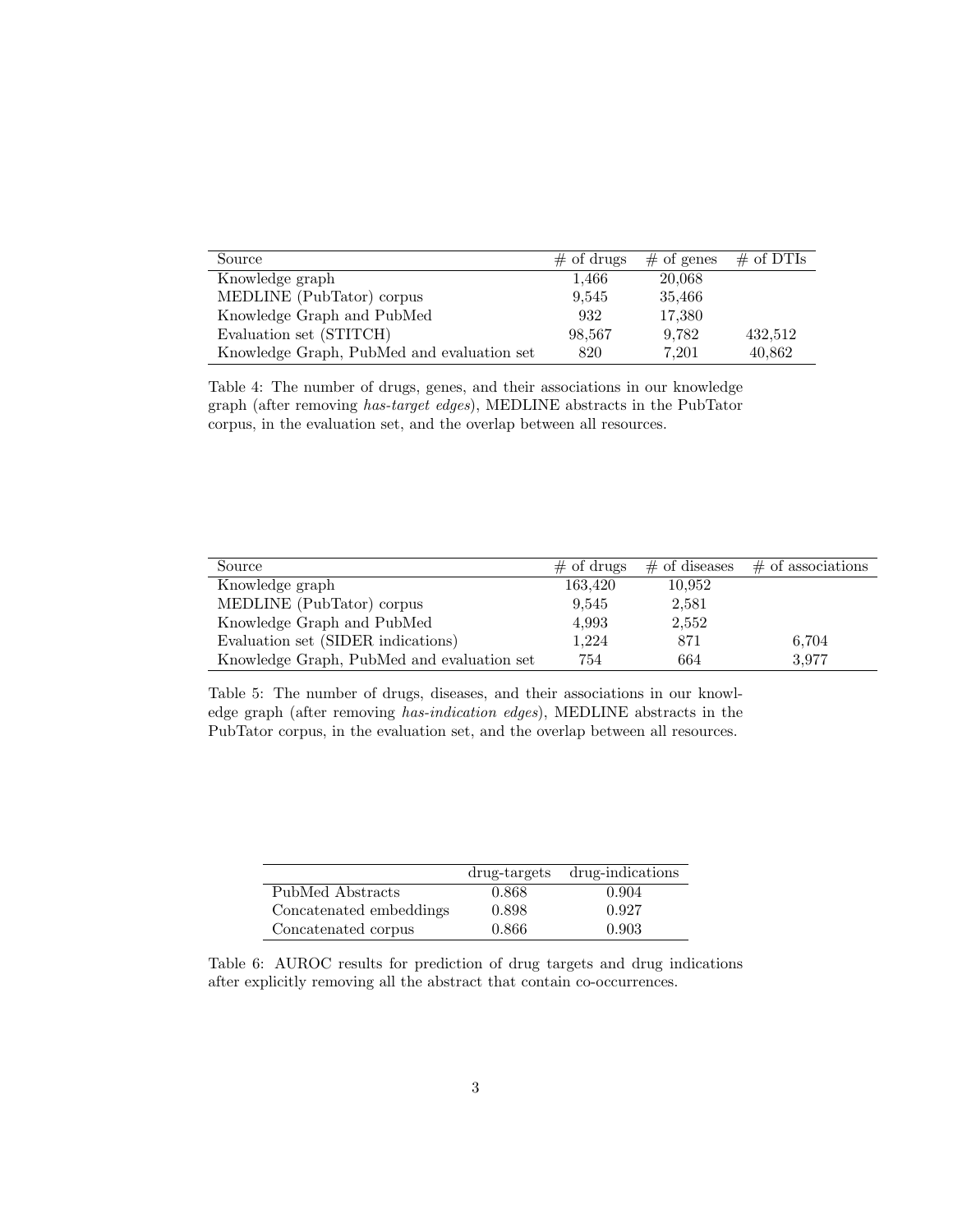Table 7: Performance results for predicting drug–target associations, based on our five embeddings approaches and using three classification models (Artificial Neural Networks (ANN), Random Forest (RF) and Logistic regression (LR)).

| Model      | <b>Embedding Method</b>           | <b>ROCAUC</b> | Average recall @100 | <b>Average Rec</b> |
|------------|-----------------------------------|---------------|---------------------|--------------------|
| <b>ANN</b> | Knowledge graph (Walking RDF/OWL) | 0.882         | 0.37                | 0.09               |
|            | Knowledge graph (TransE)          | 0.873         | 0.31                | 0.04               |
|            | PubMed abstracts                  | 0.883         | 0.47                | 0.14               |
|            | Concatenated embeddings           | 0.901         | 0.49                | 0.14               |
|            | Concatenated corpus               | 0.897         | 0.50                | 0.14               |
| RF         | Knowledge graph (Walking RDF/OWL) | 0.860         | 0.36                | 0.08               |
|            | Knowledge graph (TransE)          | 0.859         | 0.31                | 0.05               |
|            | PubMed abstracts                  | 0.852         | 0.49                | 0.18               |
|            | Concatenated embeddings           | 0.867         | 0.45                | 0.13               |
|            | Concatenated corpus               | 0.879         | 0.51                | 0.18               |
| $_{LR}$    | Knowledge graph (Walking RDF/OWL) | 0.840         | 0.11                | 0.03               |
|            | Knowledge graph (TransE)          | 0.829         | 0.11                | 0.02               |
|            | PubMed abstracts                  | 0.832         | 0.21                | 0.05               |
|            | Concatenated embeddings           | 0.858         | 0.23                | 0.07               |
|            | Concatenated corpus               | 0.841         | 0.22                | 0.06               |

Table 8: Prediction performance for drug-disease associations linked by indications, based on five approaches, using three classification models (Artificial Neural Networks (ANN), Random Forest (RF) and Logistic regression (LR)).

| Model         | <b>Embedding Method</b>           | <b>ROCAUC</b> | Average recall@100 | Average recal |
|---------------|-----------------------------------|---------------|--------------------|---------------|
| <b>ANN</b>    | Knowledge graph (Walking RDF/OWL) | 0.888         | 0.47               | 0.12          |
|               | Knowledge graph (TransE)          | 0.866         | 0.38               | 0.05          |
|               | PubMed abstracts                  | 0.928         | 0.63               | 0.26          |
|               | Concatenated embeddings           | 0.916         | 0.61               | 0.23          |
|               | Concatenated corpus               | 0.932         | 0.64               | 0.25          |
| $\mathbf{RF}$ | Knowledge graph (Walking RDF/OWL) | 0.895         | 0.44               | 0.13          |
|               | Knowledge graph (TransE)          | 0.888         | 0.43               | 0.11          |
|               | PubMed abstracts                  | 0.912         | 0.61               | 0.24          |
|               | Concatenated embeddings           | 0.908         | 0.54               | 0.17          |
|               | Concatenated corpus               | 0.918         | 0.60               | 0.22          |
| $_{LR}$       | Knowledge graph (Walking RDF/OWL) | 0.842         | 0.30               | 0.06          |
|               | Knowledge graph (TransE)          | 0.836         | 0.31               | 0.03          |
|               | PubMed abstracts                  | 0.846         | 0.40               | 0.11          |
|               | Concatenated embeddings           | 0.862         | 0.39               | 0.09          |
|               | Concatenated corpus               | 0.858         | 0.39               | 0.12          |